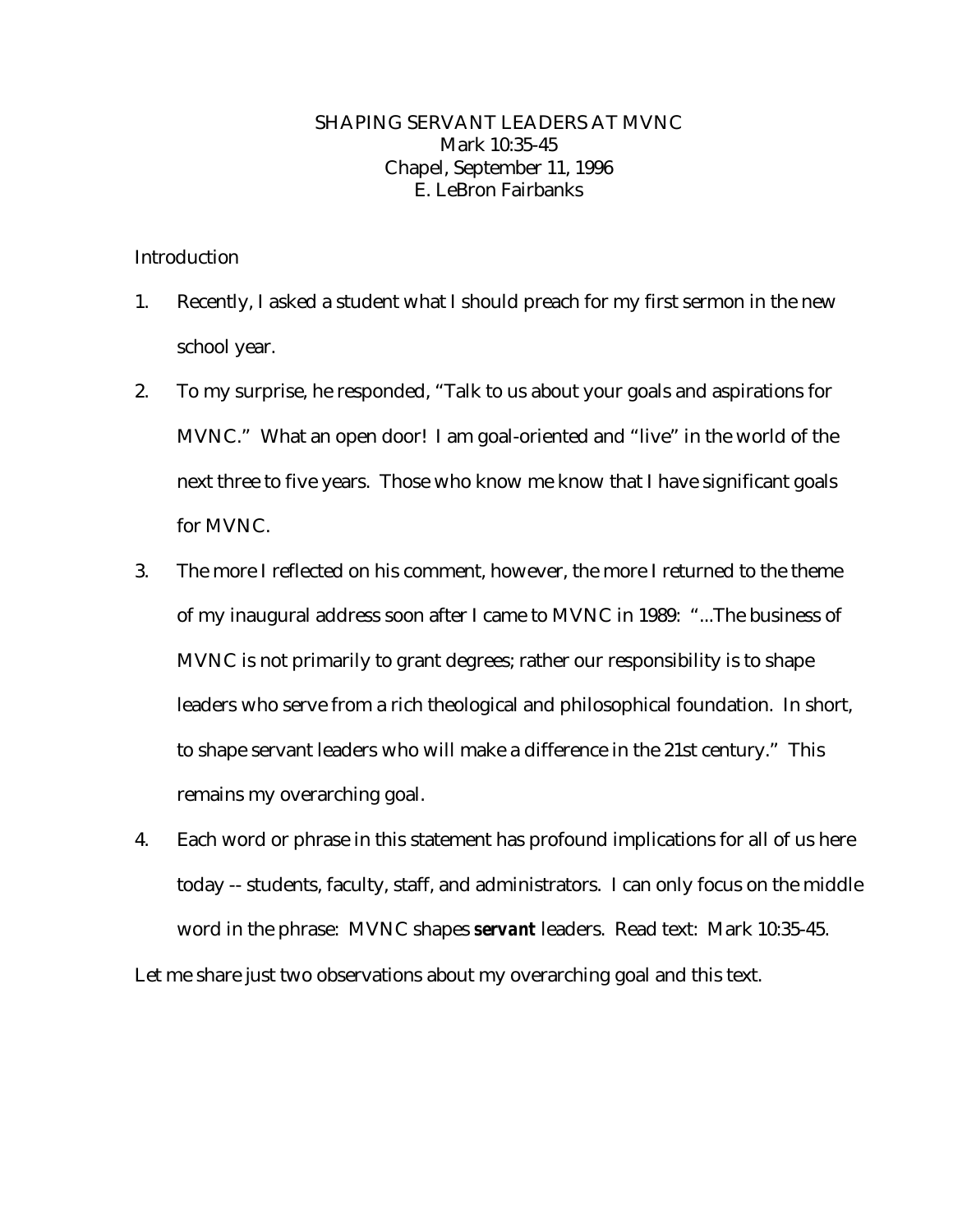- I. Servant leadership is distinctively Christian leadership (read Mark 10:42-44)
	- A. The call to servant leadership is the call to every Christian who aspires to be a leader.
		- 1. "A servant is one who finds out what his master wants him to do, and then he does it."
		- 2. "Christian leadership is humble service to others ... for the purpose of enabling them, through teaching and example, to understand, accept, and fulfill their ministry to each other and their mission in the world." (ELF)
	- B. The servant leader is captive to Christian convictions and biblical priorities.
		- 1. A servant leader tries to see people the way God sees them -- with potential and possibilities, and not so much in the "present" with all their problems.
			- a. This is why "coaching," "mentoring," "guiding" and "spiritual directing" are key words or phrases for the servant leader.
			- b. This kind of leader is firm, yet kind; demanding, yet flexible; trusting, yet verifying.
		- 2. Promise Keepers 1996, a weekend gathering of 50,000 men in Pittsburg's Three Rivers Stadium, was a great experience for me. One of the songs we sang has these words:

*Unshakable, immovable, faithful and true; full of wisdom, strength, and beauty; These things are true of you. Fearless, courageous, righteous shines thru in all you do; You're so humble; You laid down your life; these things are true of you. Patient, compassionate, love flows through you; You never give up on the hopeless ones; these things are true of You.*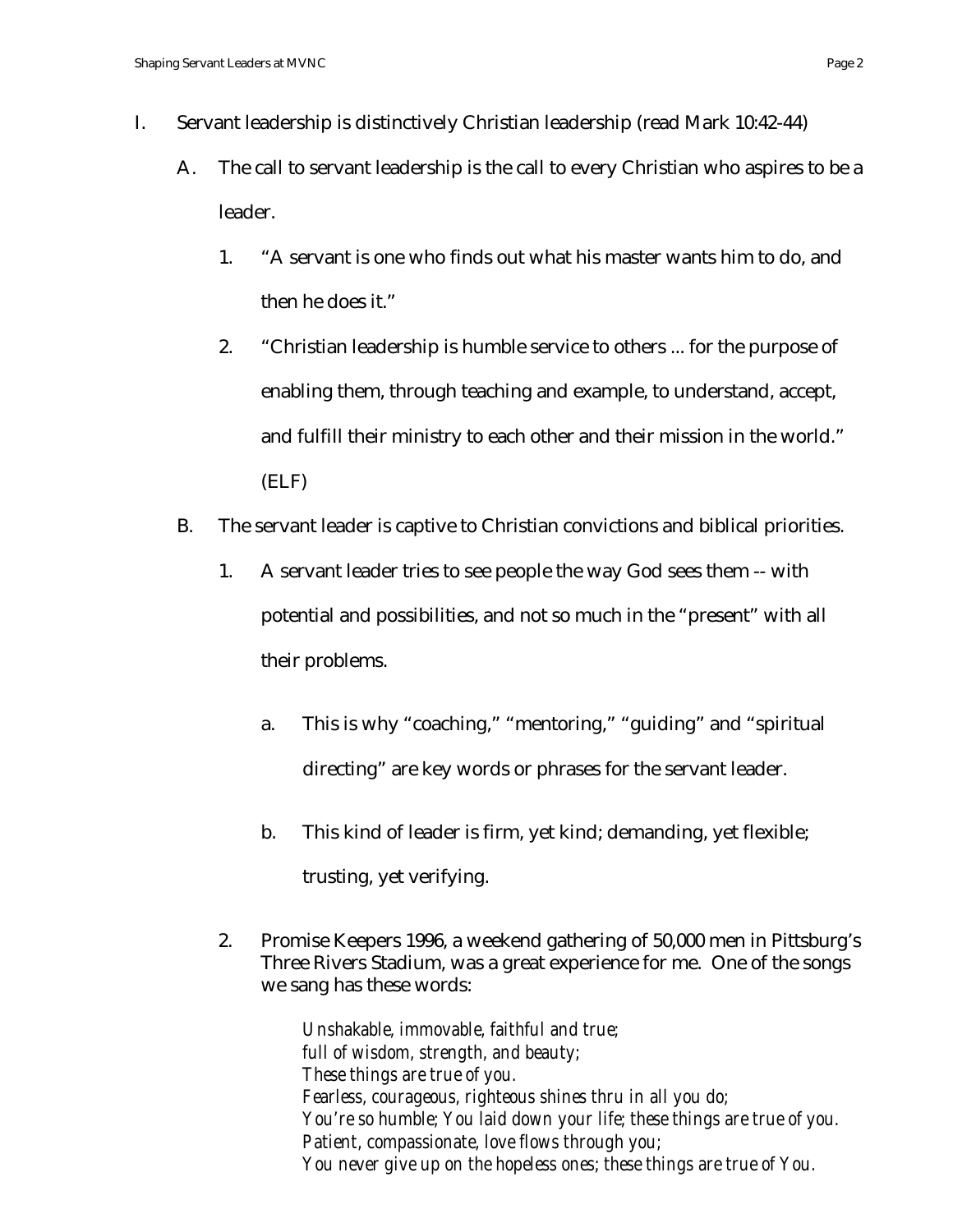*Holy and blameless; You stand up for justice and truth; Yet you love mercy and forgiveness; these things are true of You.* Chorus: *And as I turn my face to you, oh Lord, I ask and pray; by the power of Your love and grace, Make these things true of me, too. Make these things true of me, too.*

- 3. The first verse of the song titled *The Servant Song*, reads: *Brother, let me be your servant; Let me be as Christ to you. Pray that I might have the grace to let you be my servant too.*
	- a. For sure, the servant leader understands the twin emphasis of scripture -- the reality of sin and the optimism of grace (God's

grace!)

- b. She/He recognizes that because of sin, people can use and abuse the Christian who seeks to lead as a servant.
- c. The servant leader, however, believes that even in these moments, God's grace is at work and can take what "some meant for wrong, and uses it for good."
- 4. Servant leaders are involved in local churches, in Christian growth experiences, in spiritual development opportunities, in service projects, and in studying and applying the scriptures. By the way, have you read the scripture passage for today in the daily Bible reading schedule prepared by Dr. Gary Sivewright. Great passage from Matthew 6. You can get these daily Bible reading suggestions each Friday following chapel.
	- Another Promise Keepers song -- "Man of the Spirit, Man of the Word"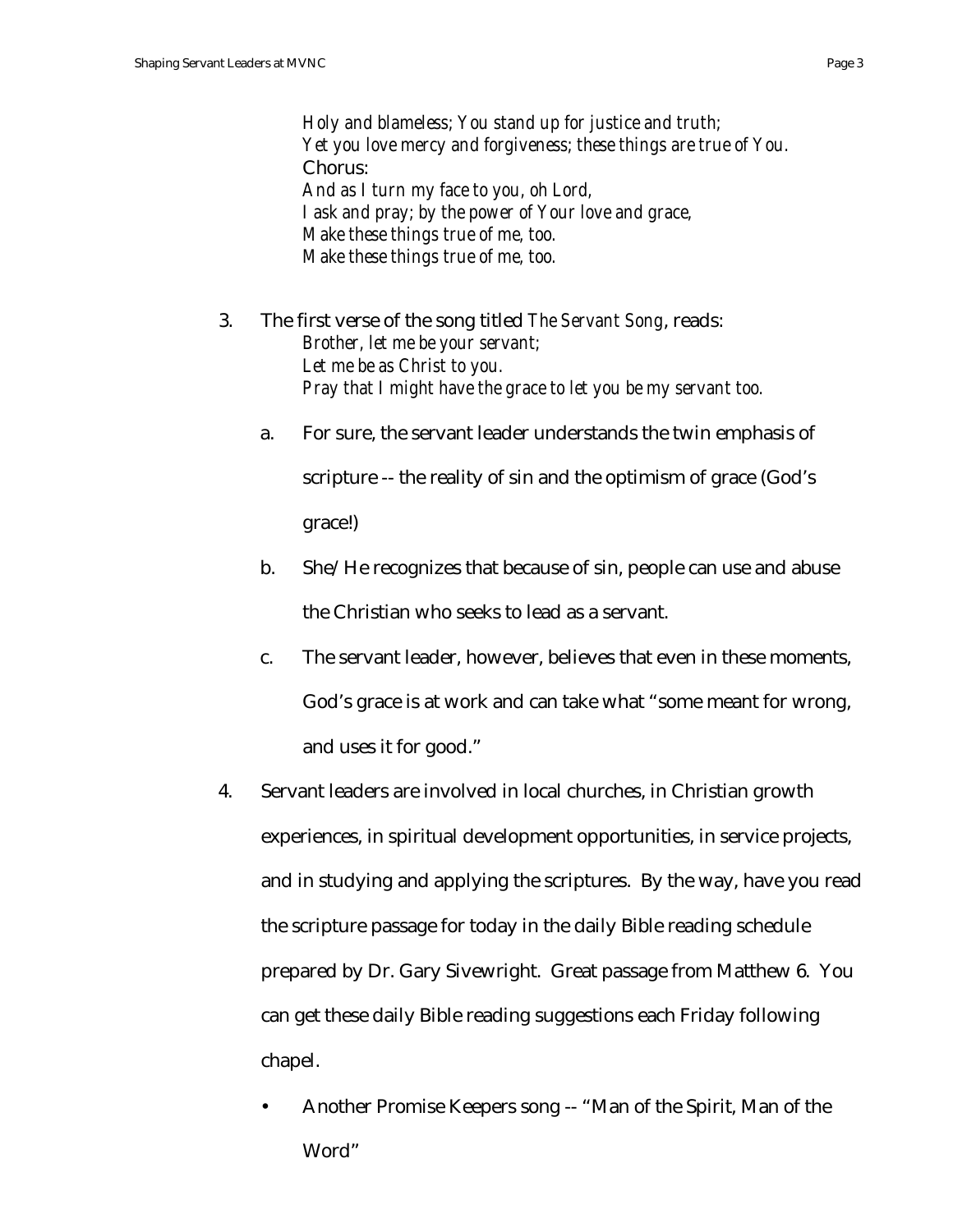*Jesus, make a man of me with Your integrity, A man of the Spirit, a man of the Word. A servant of the Lord, an offering outpoured; A man of the Spirit, a man of the Word. A man of mercy, fire, and light, A man who loves the truth, Who runs to win the crown of life and lives to honor You.*

*Jesus, make a man of me to bring glory unto Thee, Faithful to the end, a father and a friend, A man of the Spirit, a man of the Word. A man of mercy, fire, and light, A man who loves the truth, Who runs to win the crown of life and lives to honor You.*

*Jesus, make a man of me with Your integrity, A man of the Spirit, a man of the Word. A man of the Spirit, a man of the Word.*

OBSERVATION #1: SERVANT LEADERSHIP IS DISTINCTIVELY CHRISTIAN LEADERSHIP.

- II. Observation #2: Servant leadership must be consistently modeled by present Christian leaders. (Read 10:35-38, 41-43)
	- A. Negatively, although James and John were followers of Jesus, their understanding of leadership, control, and power was thoroughly secular. "The rulers of the Gentiles lord it over you...and they exercise authority over (you)."
	- B. Stated positively for us at MVNC, the present leadership on campus must model servant leadership before we can expect students to become servant leaders.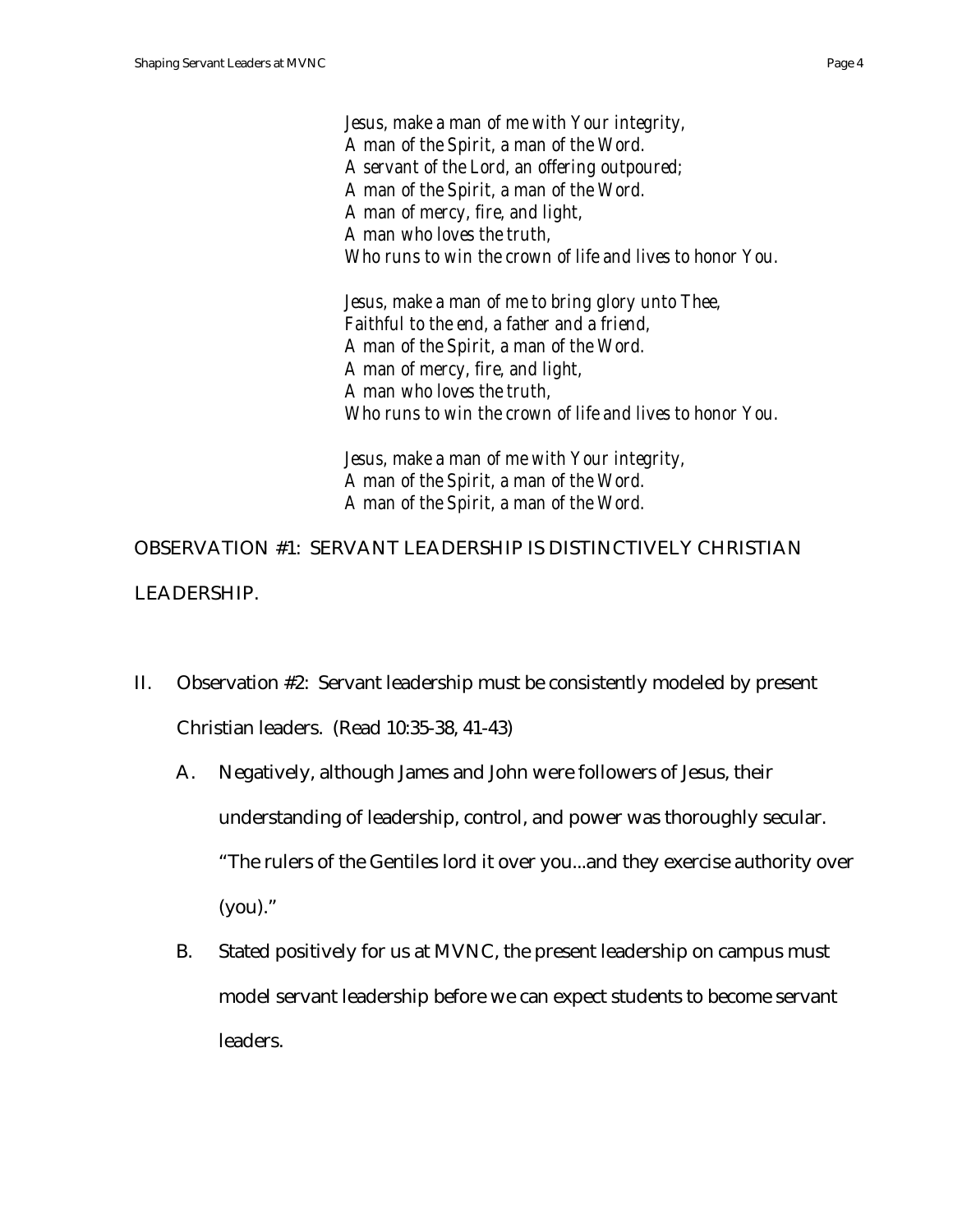- 1. By "present leadership" I mean the current faculty, staff, and administration. Position at whatever level does not automatically imply that someone is a leader.
- 2. "Modeling" (or exampling) is the primary method of Christian education for transformation -
	- a. in classrooms,
	- b. in offices,
	- c. on good days,
	- d. and on the "not so good" days!
- 3. Another song we sang at the Promise Keepers weekend in Pittsburgh:

*Lord, as we enter in, We pledge to live as godly men. Lord, help us to turn from sin And begin again as godly men.*

*And tho' we know we sometimes stumble, May the promise we strive to keep Be to honor you with all our hearts, And to worship at your feet.*

*Lord, as we enter in, We pledge to live as godly men. Lord, help us to turn from sin And begin again as godly men.*

*As we enter in this covenant We seek Your holy face. To become men of integrity, Perfected by Your grace.*

*Lord, as we enter in, We pledge to live as godly men, Lord, help us to turn from sin, And begin again as godly men.*

a. Godly men and godly women become servant leaders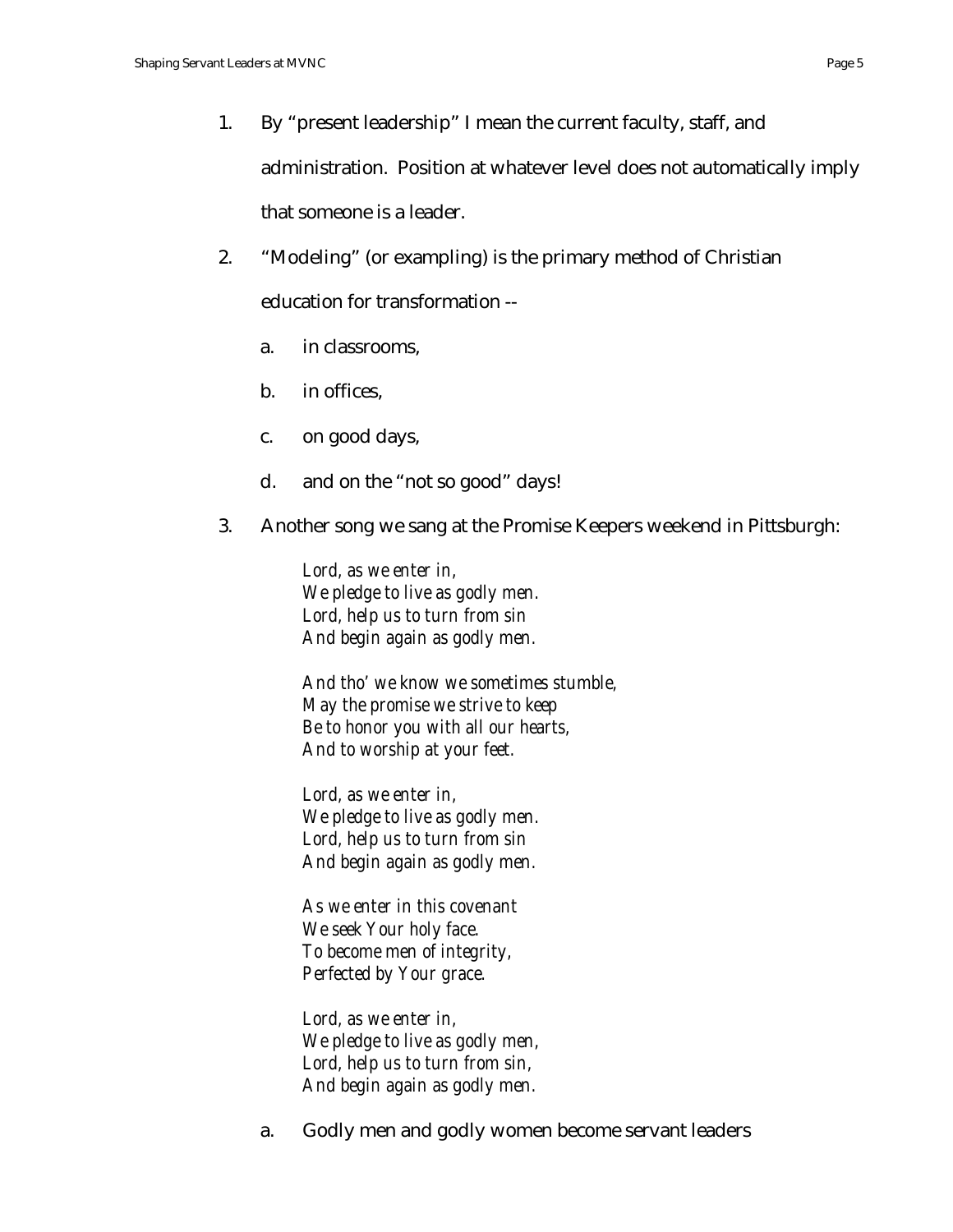- 1) Are there risks involved? Yes, definitely; but also rewards, profound rewards.
- 2) Are there misunderstandings, abuses, and betrayals of our trust and motives? Yes, definitely, but lifelong friends and many students are grateful for a Christian leadership example.
- 3) And let's not forget the blessing of God on us and the peace of God within us when we lead as godly men and women.
- B. We are not talking about technique, but attitudes, values, and principles.
	- 1. Attitudes of the heart that manifest themselves as you interact with people:
		- I love you. • I need you.
		- I care for you. I believe in you.
		- I respect you. I want to serve you.
		- I can learn from you. I forgive you.
	- 2. Recently, I shared 10 specific and personal goals for me in relation to mid-level managers on campus: (I hope these goals reflect an attitude of a leader -- imperfect as I am -- toward those with whom I work.)
		- I want to find ways to **honor** your **time**.
		- ... ways to **value** your **work**.
		- ... ways to **build** your **confidence**.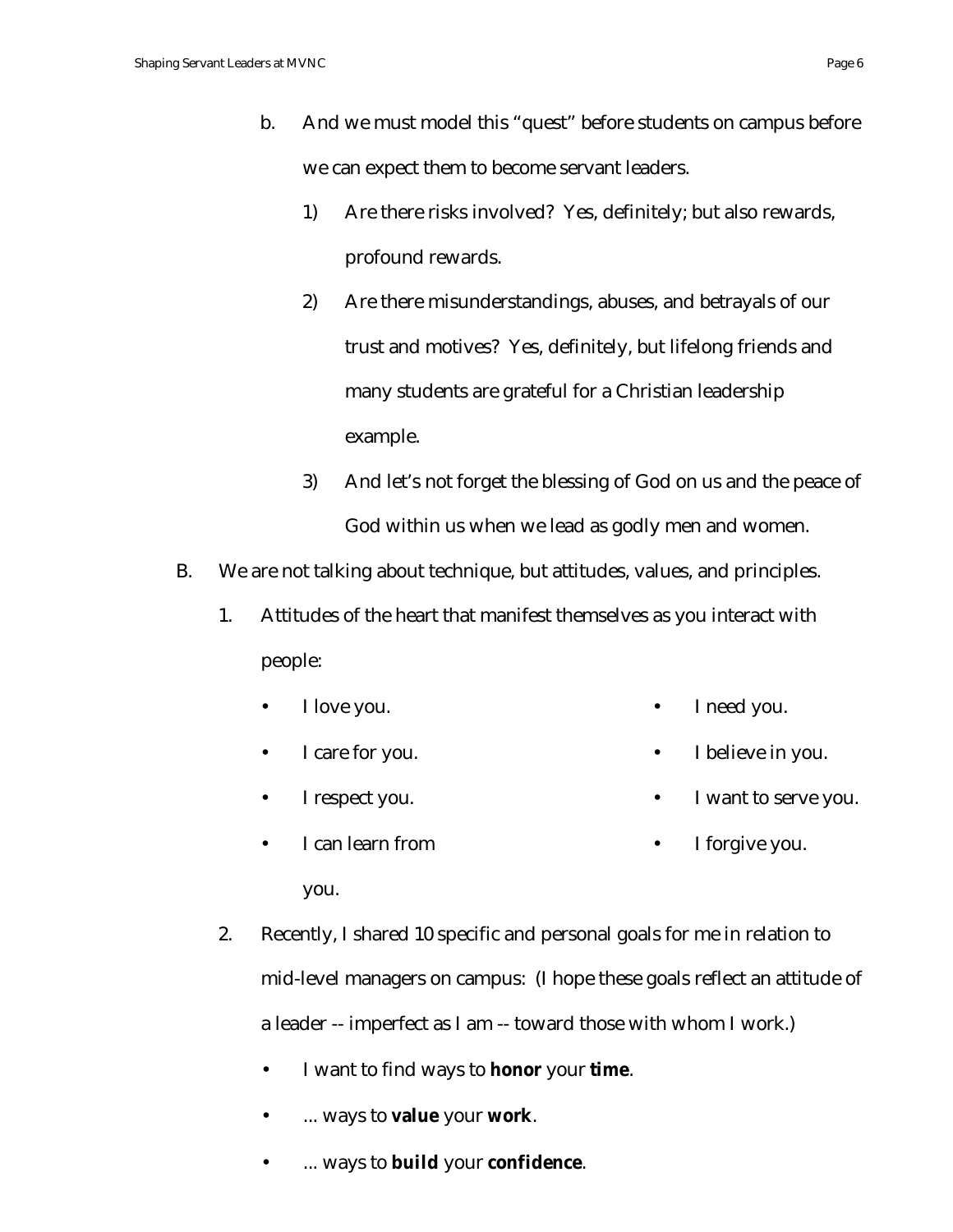- ... ways to **increase** your **competence**.
- ... ways to **support** your **decisions**.
- ... ways to **hear** your **words**.
- ... ways to **network** your **ideas**.
- ... ways to **affirm** your **dreams**.
- ... ways to **simplify** your **assignment**.
- ... ways to **strengthen** your **faith**.

## ATTITUDES OF THE HEART!

- C. I stake my job at MVNC on the belief that it is possible to live together as a distinctively Christian faith community in the midst of diversity, traditions, levels of maturity, and the varying degrees of commitment to the Christian faith.
	- 1. But it has to start with present leadership shaping present students not "ideal" students -- because we are not "perfect" leaders. But our hearts are right, and we reach out with servant hearts to those around us.
	- 2. I shared recently with the faculty and staff an illustration Pastor Morrison used this summer at the Lakeholm Church of the Nazarene. I cannot give the full illustration. At the heart of it was a misunderstanding in a church office between a man who was counting the morning offering and a single mom who was preparing for the evening youth program.

In the midst of the conflict, she burst out of the office stating, "You care more about money than you do people." By God's providence, a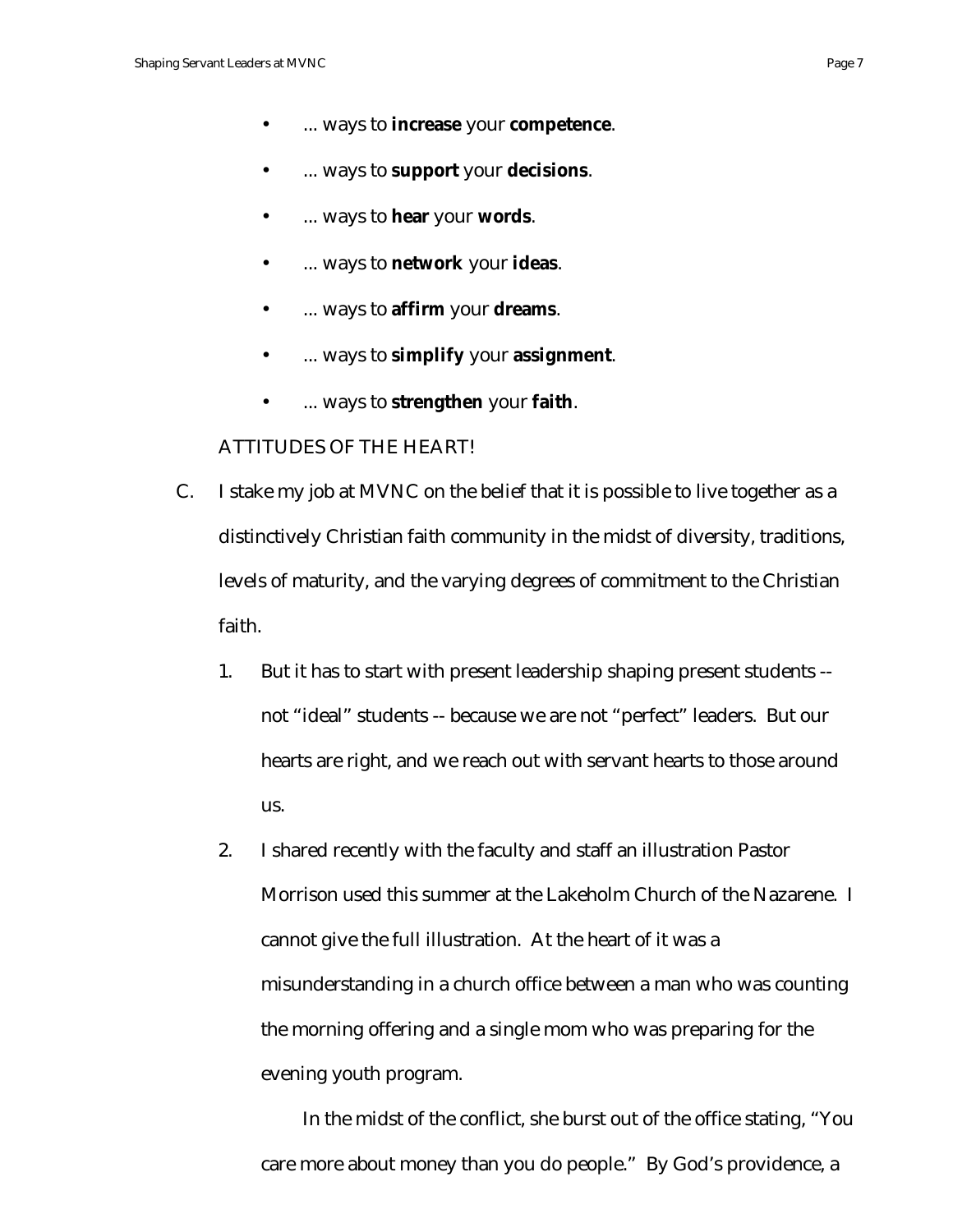wise leader in the church happened to be walking by the office when the lady burst out of the office with those words. The leader listened to her, and then asked -- three times -- for her forgiveness.

At a communion service at the church the following week, the lady youth worker and the money counter embraced and asked each other's forgiveness.

- 3. The words of the lady continue to haunt me, and I wonder, at the beginning of a school term, if we, as MVNC leaders, are more concerned about money, about syllabi, about procedures, about policies, about buildings, about numerous other things, than we are about people.
- 4. For sure, from our perspective, there are reasons and rationale for "these" necessities. But, if you perceive us in the process as not having concern about you as a person -- forgive us -- forgive me.

OBSERVATION #2: SERVANT LEADERSHIP MUST BE CONSISTENTLY MODELED BY PRESENT CHRISTIAN LEADERS.

## **Let me conclude with these thoughts:**

A. At home or far away, in public or in private, costly in terms of time and money or at little cost, servant leadership inevitably makes a difference.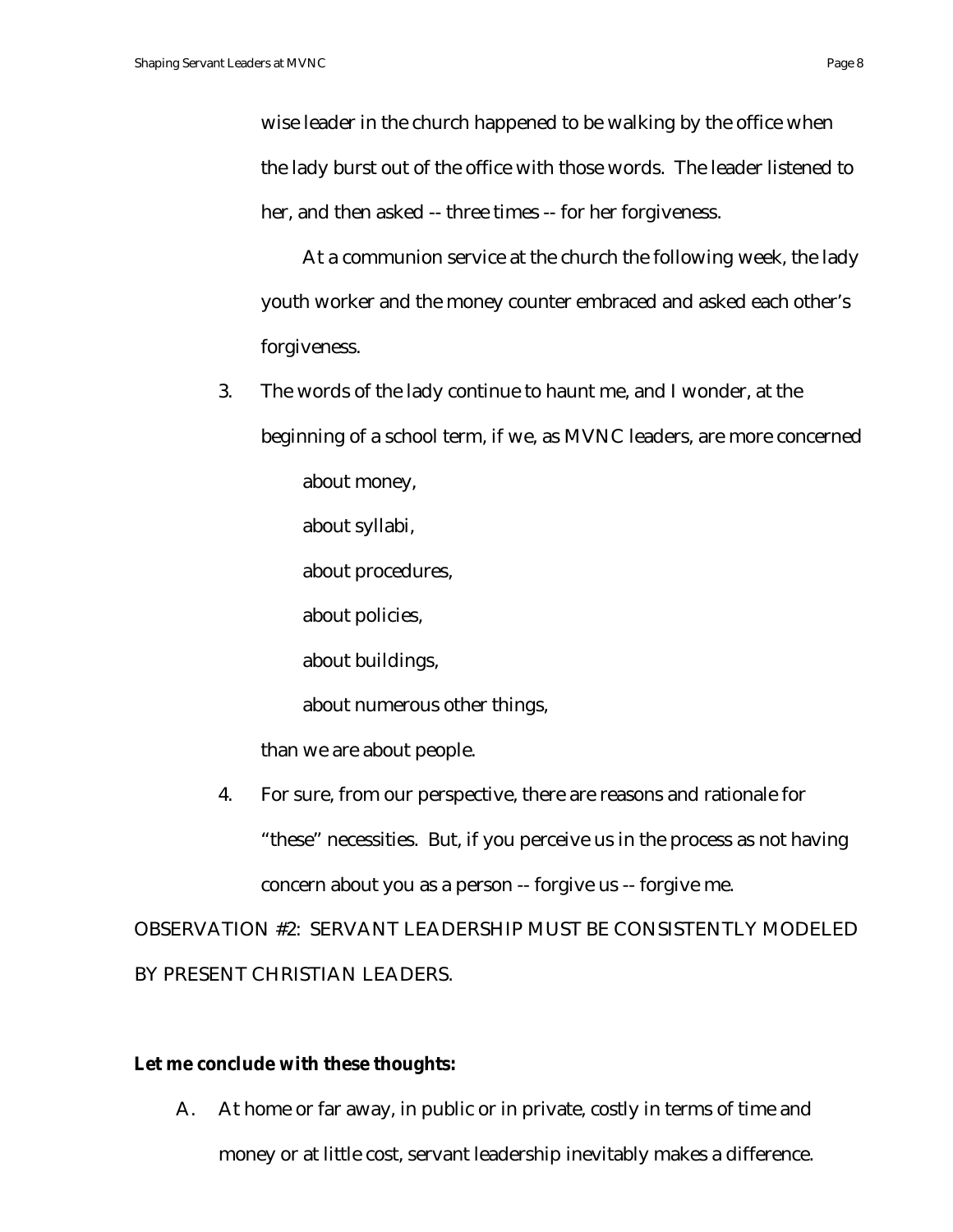- 1. The "size" of the gift of service is not the issue. Large or small -- all are equally important.
	- A beautiful gift of service was given to my wife recently. (I could give you numerous examples of love given to Anne during this time of illness. Thank you all!)
		- 1) Following Anne's first treatment of chemotherapy, she experienced the side effects she was told about -- nausea, fatigue, and the loss of her hair.
		- 2) By the time of her second treatment (approximately 3 weeks after her first treatment), she had lost all of her hair, and wore a wig when she was with people other than her family.
			- a) The wig was very uncomfortable.
			- b) As Anne was receiving her second treatment, the nurse brought in several turbans, and asked Anne to choose one. She did, and she placed the turban on her head in place of the wig. The soft texture of the turban felt so good compared to the wig. The nurse told Anne the turban was a gift from a group of ladies, unknown to us, who make these turbans for cancer patients. Between my tears, I said to myself, "What a gift! What a service! What a ministry!"
			- c) And we still don't know the names of the people who perceived a need, and quietly set out to help those in need.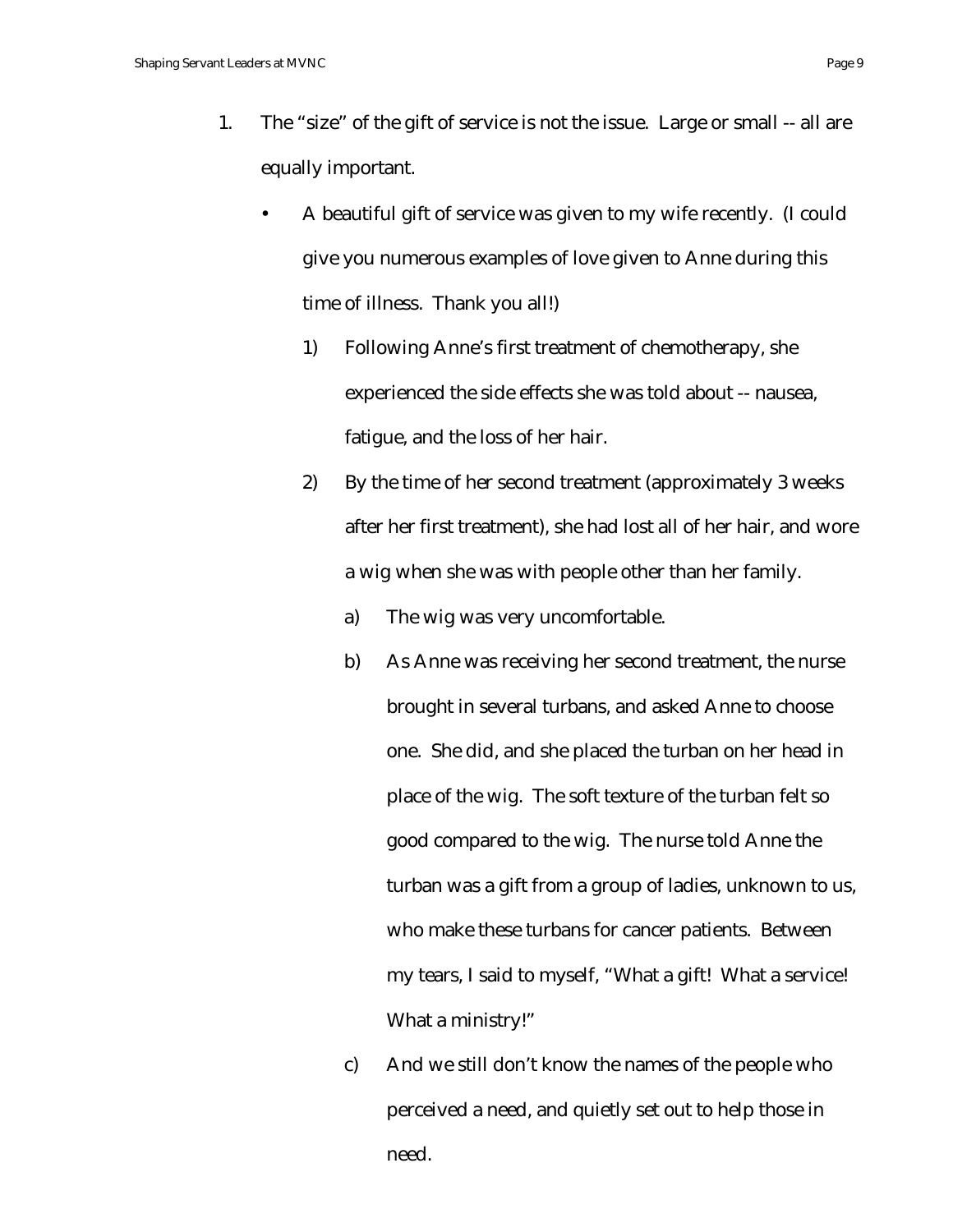- d) In my mind, they are Mount Vernon's version of Mother Teresa and her "sisters of charity."
- c. The size of the group or project isn't the issue for these people faithfulness is.
	- 1) Show me a person who is faithful in small things, and I will show you a person who will be faithful in big things.
	- 2) The servant leader is faithful in the little things God asks of her or him.
- 2. And, the location of the gift of service is not the issue.
	- a. MVNC students have worked in this community, this state, this region, this nation, and literally around the world.
		- 1) Each gift of service is important in God's eyes.
		- 2) Kind words and deeds, done in the name of Jesus, at home or far away, are all important in God's kingdom.
	- b. This summer, we had MVNC students in Swaziland, India, Venezuela, Mexico, Brazil, Hungary, The Netherlands, Canada, as well as in compassionate ministry centers throughout the United States, from San Francisco to the Appalachian area of our region.
		- 1) Important, yes. Very important.
		- 2) But let me tell you of another experience just as important in God's eyes.
			- a) On returning from a ministry experience overseas, an MVNC student felt compelled to call Rev. Joe Foster, an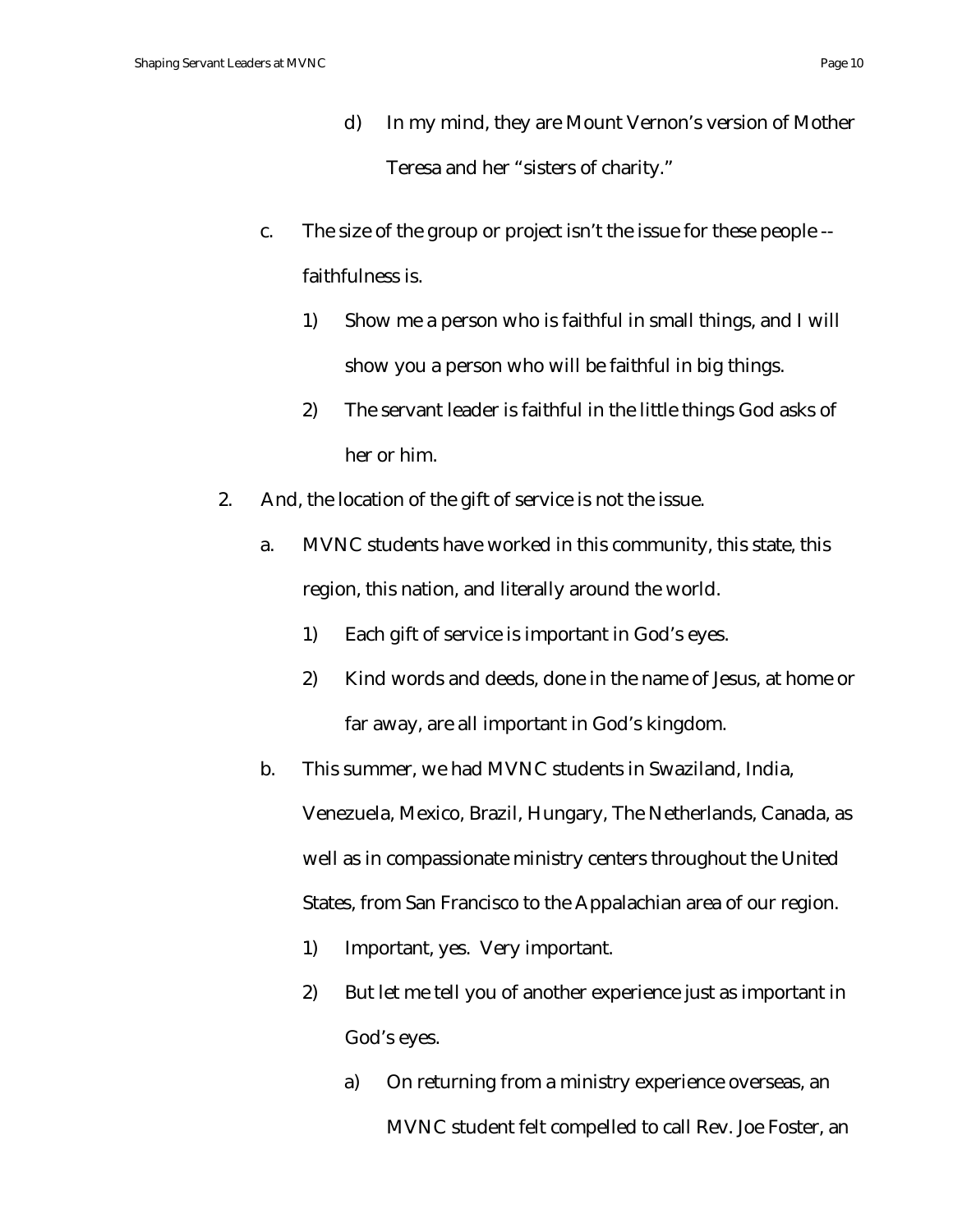MVNC graduate and director of a compassionate ministry center in inner-city Columbus. The student was wanting to give up to two weeks to Joe and his ministry in the inner city of Columbus.

- b) Because Joe had recently undergone surgery, Joe said to the student, "What I really need is for someone to cut the grass and trim the brush on a piece of property someone gave the ministry. Because of my illness, I haven't been able to work in the yard. Recently, the city of Columbus gave me a citation because of the tall grass and brush around the property."
- c) The MVNC student took another MVNC student to Columbus and in one day did something very special - and needed -- for Joe Foster.
- d) And there are numerous other examples just as important as this one.
- e) The location of the gift of service is not the issue.
- 3. And, the response of the recipients of our gifts is not the issue.
	- a. Sometimes recipients aren't even aware of our involvement with them.
	- b. And if they do know, they may not know our motives in giving.
		- 1) We don't "give" for the "approval" or "pats on the head."
		- 2) We give because there is a need, and God is pleased. That is what is important.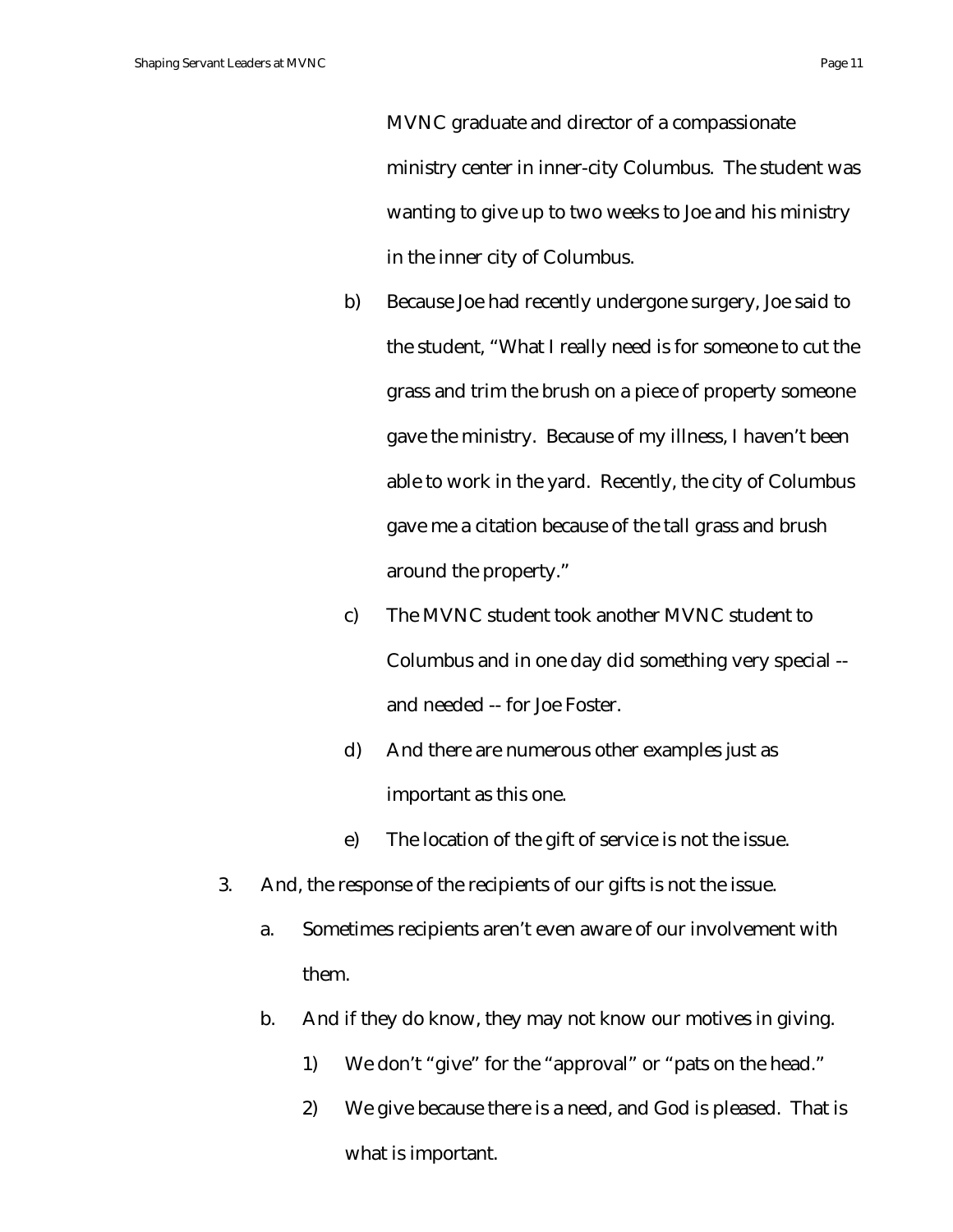- 3) We do what is right, because it is right. Period! Positive response from the recipient are not the reason we serve.
- c. Gifts of service, large or small, at home or far away, with positive or not so positive responses, will always make a difference!
- B. Even in difficult situations on campus, servant leadership will make a difference.

I remember a student with an ACT score of 27 who was suspended for one semester by the Academic Student Life Committee after two semesters of probation. The student appealed to me. After reviewing the facts, I upheld the one semester suspension. I stayed in touch with the student during his suspension. I encouraged him to reapply to MVNC the next semester. He did. He emerged a student leader, a contributor to the literary magazine *Windows Within*, and a star sportsman. Upon graduation, he told me, "My suspension was the best thing that ever happened to me."

- C. Remember:
	- The size of the gift of service is not the issue.
	- The location of the gift of service is not the issue.
	- The response of the recipient of our gift of service is not the issue.
	- *What is important is that in serving others -- at whatever leadership level -- we are serving the Lord Jesus...and servant leadership always makes a difference.*
- D. My goals, my aspirations for MVNC? They are many. But my overarching goal is that...
	- 1. In the context of this college thoroughly equipping students for leadership roles in their careers and/or in graduate studies, I desire